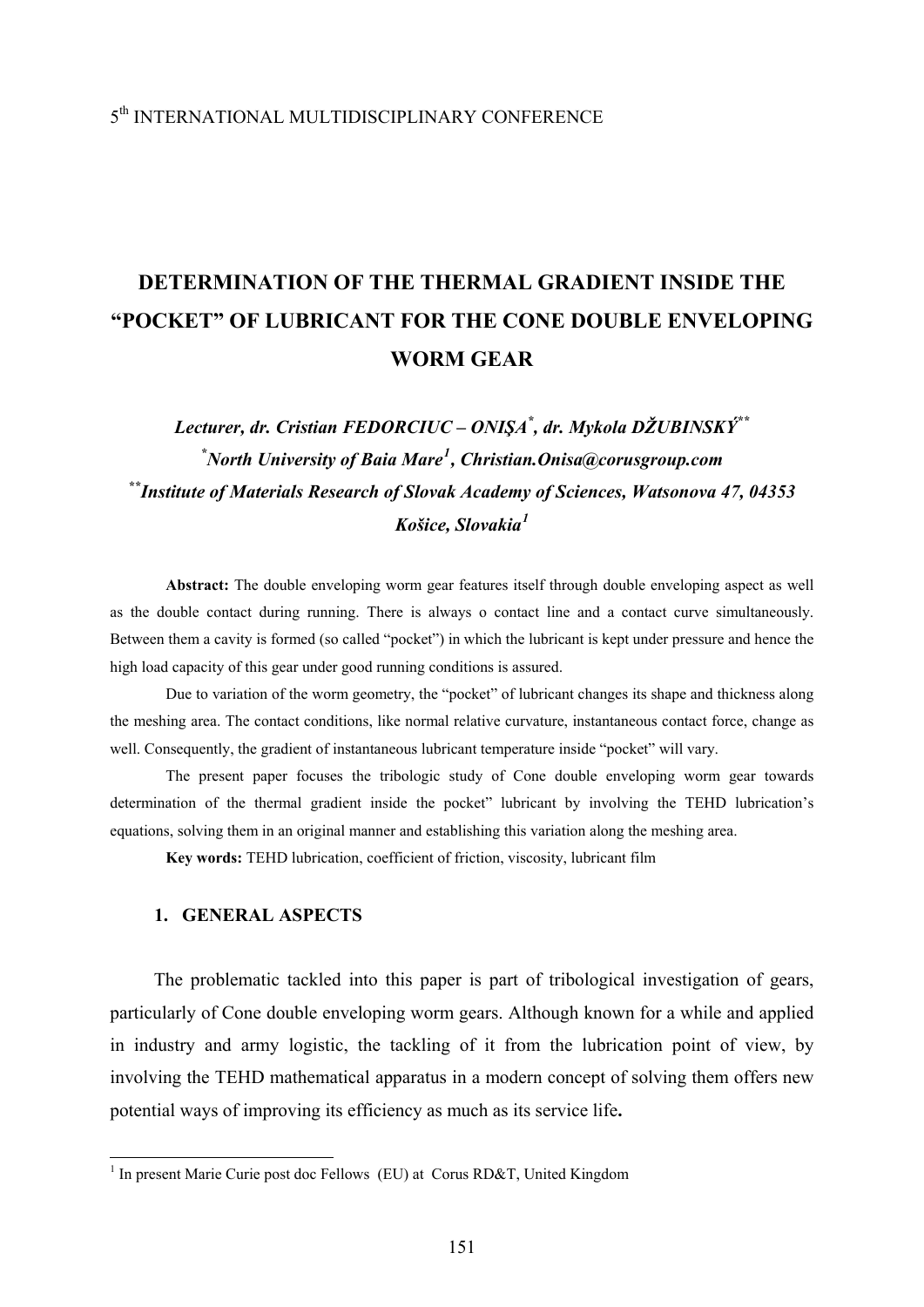#### **2. THE TEHD EQUATIONS**

The TEHD lubrication is described by the following equations, expressed in a cylindrical coordinate of system, the rOθ being tangent to the instantaneous contact point belonging to the contact curve and origin O being the intersection point of the Oz line with the worm symmetry axe:

*1. Reynolds equation [7]:* 

$$
\frac{\partial}{\partial \theta} \left( F_2 \frac{\partial p}{\partial r} \right) + \frac{F_2}{r} \frac{\partial p}{\partial r} + \frac{1}{r^2} \frac{\partial}{\partial \theta} \left( F_2 \frac{\partial p}{\partial \theta} \right) = V_r \frac{\partial p}{\partial r} \frac{F_3}{F_0} + \frac{V_\theta}{r} \frac{\partial}{\partial \theta} \left( \frac{F_3}{F_0} \right) - \rho V_z, \tag{1}
$$

where  $F_0$ ,  $F_1$ ,  $F_2$ ,  $F_2$  are the Dowson's functions [1]:

$$
F_0 = \int_0^h \frac{dz}{\eta}, \qquad F_1 = \int_0^h \frac{zdz}{\eta}, \qquad F_2 = \rho \int_0^h \frac{z}{\eta} (z - \frac{F_1}{F_0}) dz,
$$
  

$$
F_3 = \rho \int_0^h \frac{zdz}{\eta},
$$
  
(2)

The limit conditions for pressure are:

$$
p(r_{\min}, \theta) = p(r_{\max}, \theta) = p(r, \theta_{\min}) = p(r, \theta_{\max}) \qquad \text{si} \qquad p = 0 \text{ pentru } \frac{\partial p}{\partial r} = \frac{\partial p}{\partial \theta} = 0. \tag{3}
$$

2. *Energy equation[7]:*

$$
\rho c_p \left( v_r \frac{\partial T}{\partial r} + \frac{v_\theta}{r} \frac{\partial T}{\partial \theta} + v_z \frac{\partial T}{\partial z} \right) - k_0 \left( \frac{\partial^2 T}{\partial r^2} + \frac{1}{r} \frac{\partial T}{\partial r} + \frac{1}{r^2} \frac{\partial^2 T}{\partial \theta^2} + \frac{\partial^2 T}{\partial z^2} \right) =
$$
\n
$$
= \alpha_r T \left( v_r \frac{\partial p}{\partial r} + \frac{v_\theta}{r} \frac{\partial p}{\partial \theta} \right) + \eta \left[ \left( \frac{\partial v_r}{\partial z} \right)^2 + \left( \frac{\partial v_\theta}{\partial z} \right)^2 \right] \tag{4}
$$

The limit conditions for energy express two physical phenomena [7]:

- The convection heat exchange between lubricant and the mating surfaces (5)
- The continuity of lubricant flow at inlet and outlet for the contact point (6).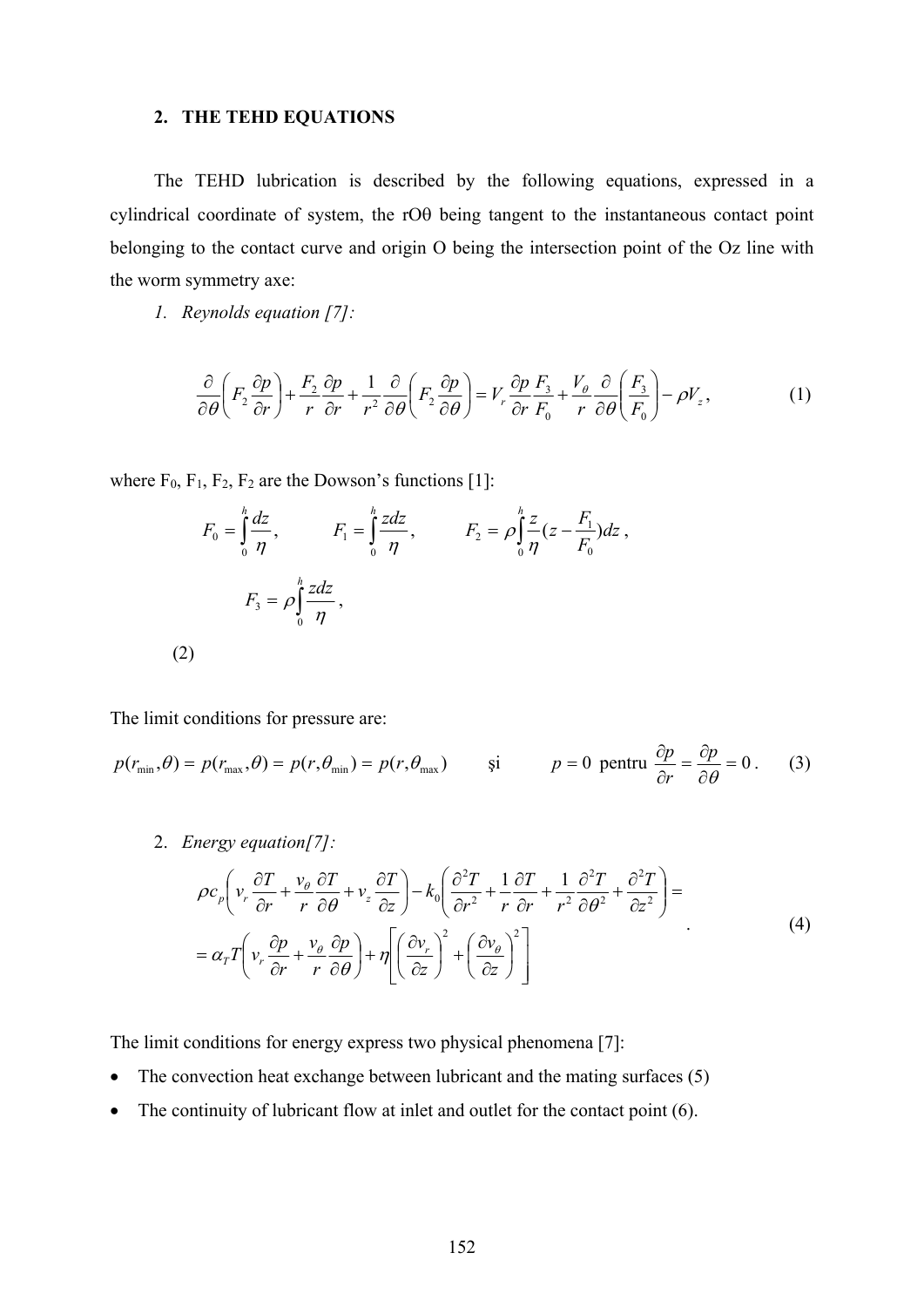$$
k_0 \left[ \frac{\partial T}{\partial z} \right]_{z=0} = k_{OL} \left[ \frac{\partial T_1}{\partial z} \right]_{z=0} k_0 \left[ \frac{\partial T}{\partial z} \right]_{z=h} = k_{Bz} \left[ \frac{\partial T_2}{\partial z} \right]_{z=h}
$$
(5)

$$
T(r,\theta,z)_{0,j,k} = T(r,\theta,z)_{i,j,k} = T(r,\theta,z)_{i,0,k} = T(r,\theta,z)_{i,j,0} \tag{6}
$$

3. *The elasticity equation.* The integral of surface elastic deformation in the p(r, θ) contact point is, according to Timoshenko şi Godier [9],:

$$
d(r,\theta) = k_d \int_{R_1 \zeta_1}^{R_n \zeta_n} \frac{p(r,\zeta) dr d\theta}{\sqrt{(r \cos \zeta - R \cos \zeta)^2 + (r \sin \zeta - R \sin \zeta)^2}}.
$$
(7)

4. *The equation of pressure and temperature related variation of lubricant viscosity*, as proposed by Roeland (1963) is [4]:

$$
\eta = \eta_0 \exp\left\{ \left[ \ln(\eta_0) + 9.67 \right] \cdot \left[ -1 + \left( 1 + 5.1 \cdot 10^{-9} \cdot p \right) \right]^2 + \left( 1 - \frac{T_{\text{max}}}{T_0} \right) \right\}.
$$
\n(8)

5. *The equation of pressure and temperature related variation of lubricant density,* as proposed by Dowson şi Higginson (1966) is [3]:

(8)

$$
\rho = \rho_0 \left( 1 + \frac{0.6 \cdot 10^{-9} \cdot p}{1 + 1.7 \cdot 10^{-9} p} \right) \cdot \left( 1 + \beta \cdot T_0 \left( 1 - \frac{T_{\text{max}}}{T_0} \right) \right) \tag{9}
$$

### 3. **NUMERICAL METHOD FOR SOLVING THE TEHD EQAUTIONS**

The TEHD equations form a highly non-linear system of equations. In order to solve it, a program has been developed in a MathCAD2000 environment and named AMGLUB. The separate blocks, each of which solves each equation, have been implemented and linked together in MathConnex2000 environment.

Reynolds and energy equations have been solved iteratively by Levenberg-Marquardt [11] method after finite differences discretion. In case of energy equation, which is function of three variables *(i, j, k),* it resorted to separate it in *n* elementary equations, which describe the energy balance in the lubricant "pocket" for these *n* levels (along the *Oz* axe). These *n*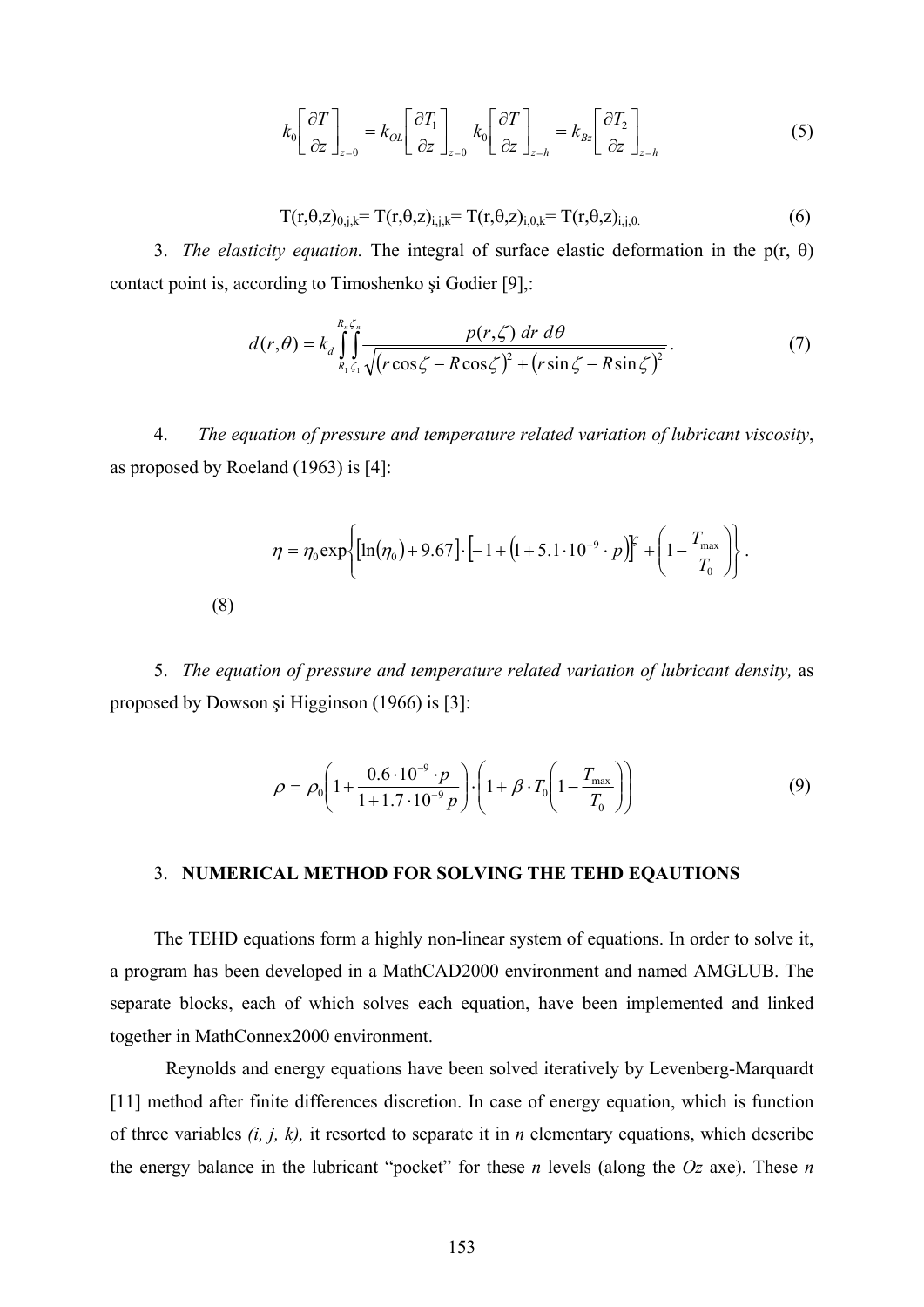elementary equations together with the limit conditions form the above mentioned highly non linear system of equations, solvable by using the Given-Minner method available in MathCAD<sub>2000</sub>.

In this way one get the plane thermal gradient for each of those *n* levels inside the "pocket" of lubricant. If only the maximum values are kept, the matrix of the gradient of the maximum instantaneous temperature inside the "pocket" of lubricant is obtained. The flow chart of AMGLUB is schematic presented in figure 1.

## **4. NUMERIC CASE**



Fig.1 [2] The AMGLUB's flow chart

As numeric case, a Cone double enveloping worm gear with the following features was considered: centre distance A=125 mm, ratio i=9,75,  $z_1$ =4,  $n_1$ =1500 RPM,  $M_12=100$  daNm. The following three oils, with a precontact temperature of 70,5  $\mathrm{^0C}$ , assure lubrication:

- a) Shell Tivella WB,  $v_{40}^{\circ}$  c = 234 cSt,
- b) Shell Morlina 10,  $v_{40}^{\circ}$  c = 10 cSt,
- c) Petrom T90 EP2,  $v_{40}^{\circ}$ c = 195 cSt.



The first contact curve The forth contact curve

Fig. 2 [2]. The gradient of instantaneous maximum temperature inside the "pocket" of lubricant  $\int_0^0 C$ ]

The mating surfaces roughness are:  $R_{a1} = 0.63 \mu m$  for worm thread and  $R_{a1} = 0.32 \mu m$  for wheel flank.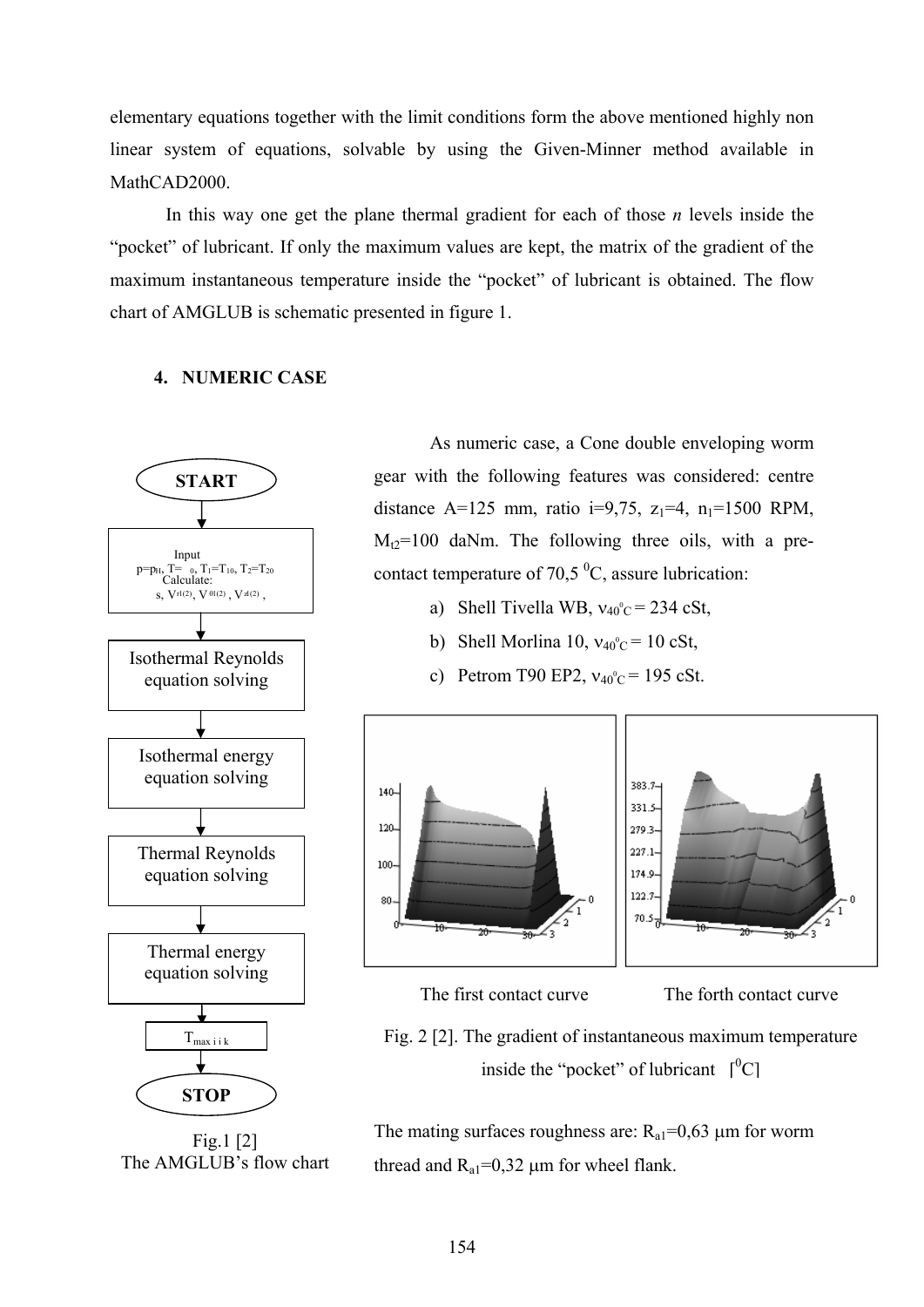The gradient of maximum instantaneous temperature inside the "pocket" of lubricant for four contact points generated by the same value *u* of linear parameter of surface generation, belonging to the first and, respectively, the last instantaneous contact curve from the meshing area is showed in figure 2.

 As one can see, the maximum instantaneous temperature inside the lubricant during the contact increases towards the exit from the meshing, respectively towards the zone of minimum worm diameter. The explanation of this variation resides in instantaneous contact force (related to worm diameter on its turn). Decreasing of the specific sliding inside lubricant film towards the minimum worm diameter zone should lead to a decreasing of the maximum instantaneous temperature. By combining the effect of the instantaneous contact force and the gear geometry lead to the conclusion that this force has a significant influence on the increasing the instantaneous temperature, which vary from 70,6  $\rm{^0C}$  at the inlet into the meshing area up to  $343,1\,^0$ C at the outlet.

 The variation of thermal gradient inside the meshing area is presented in figure 3. Alongside the contact curve the maximum instantaneous temperature of the lubricant decrease from the bottom towards the top of the wheel tooth, as one see in figure 4.



#### **5. CONCLUSIONS**

Determination of maximum instantaneous temperature of lubricant inside the "pocket" close by an instantaneous contact line and an instantaneous contact curve is important for a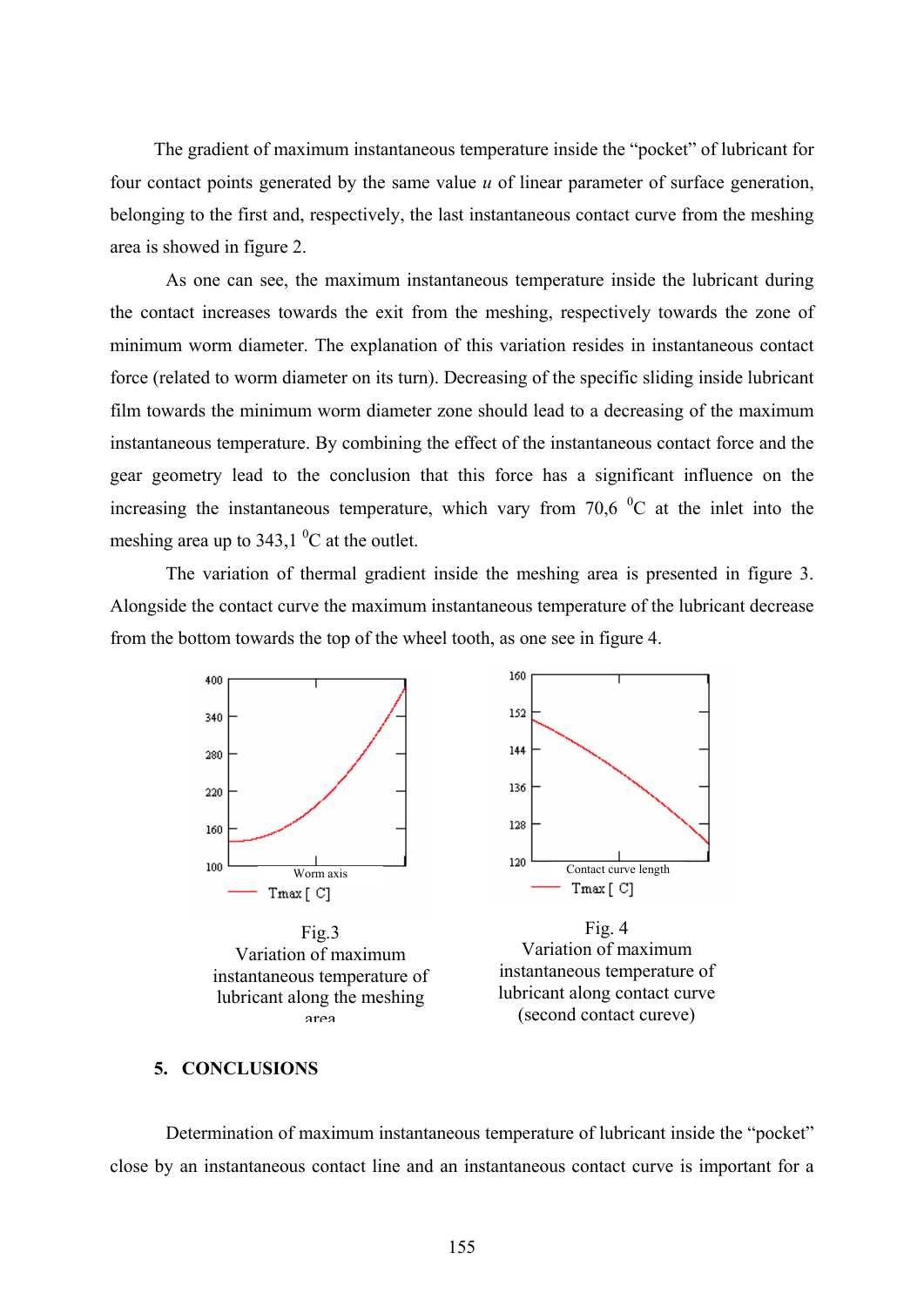better understanding of the mechanism by which the lubrication is assured in case of Cone double enveloping worm gear. The chosen approach is useful not only for establishing new ways of improving the performances for this kind of gear, but also could lead to developing new kinematics, based on the tribological results with the aim of building new kind of worm gears with higher efficiency and/or longer life service.

Due to very small contact time (the magnitude of nanoseconds), these high instantaneous temperatures inside the lubricant do not affect the chemical stability of it, but instead the pressure and the fluid coefficient of friction are affected. Due to the shown variation along the meshing area, the wear is expected to develop in a non-uniform manner.

Tackling the thermal aspect of the EHD lubrication, despite the level of difficulty brought in, permits a more realistic evaluation of the phenomena occurring at the microscopic contact level, enhancing the current models of gears lubrication with obvious consequences in finding new alternatives for increasing the performances either of an existent gear or a designed one.

#### **REFERENCES**

- 1. **Dowson, D.,** A Generalized Reynolds Equation for Fluid Film Lubrication, *International Journal of Mechanical Science, Pergamon Press Ltd., vol. 4, 1962*
- 2. **Fedorciuc-Onişa, C.,** Influenta unor factori tribologici asupra functionarii angrenajelor melcate globoidale**,** *Teza de doctorat, Universitatea Tehnica Cluj Napoca, 2001*
- 3. **Hsu, C. H., Lee, R. T.,** An Efficient Algorithm for Thermal Elastohidrodinamic Lubrication Under Rolling / Sliding Line Contacts, *Transactions of the ASME, Journal of Tribology, October, 1994, vol.116, pp.762-769*
- 4. **Kim., K., Sadeghi, F.,** Three–Dimensional Temperature Distribution in EHD Lubrication: Part II – Point Contact and Numerical Formulation, *Transactions of the ASME, Journal of Tribology, January, 1993, vol.115, pp.36-45*
- 5. **Lubrecht, A.A., ş.a.,** Multigrid, An Alternative Method for Calculating Film Thickness and Pressure Profiles in Elastohydrodynamically Lubricated Line Contacts, *Transactions of the ASME, Journal of Tribology, vol. 108, 1986*
- 6. **Olaru, N. D.,** Tribologie. Elemente de bază asupra frecării, uzării şi ungerii, *Universitatea Tehnică "Gh,. Asachi", Iaşi, 1995*
- *7.* **Simon, V.,** Elastohydrodynamic Lubrication of Hypoid Gears. *În: ASME, Journal of mechanical Design, vol. 103, 1981, p. 195-203*